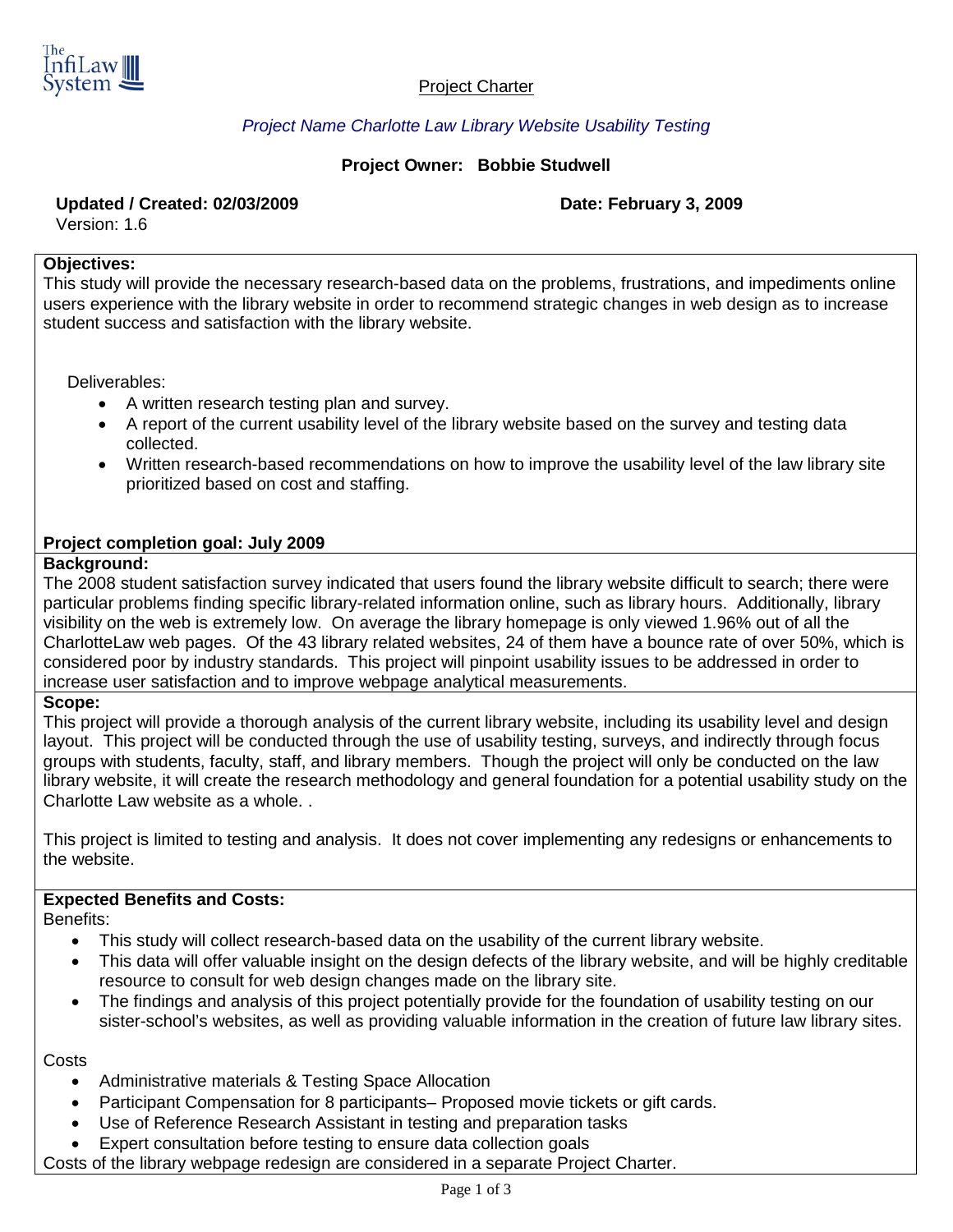#### **Describe How You Plan to Accomplish the Objective - outline key steps: (See Action Plan)**

o Testing - A usability test will be conducted on the library website using students, faculty, staff, and library members. Focus groups will also be used to gather initial opinions on the library site as well as potential recommendations for improvement.

o Analyzing - An analysis on the current website will be drafted to include the findings from the usability test and the focus groups in order to assess the current state of the library website.

o Recommending - Recommendations will be made on how to improve the website in order to resolve the issues and problems uncovered during the analysis.

#### **Risks and Dependencies:**

Risks – The key stakeholders (students, faculty, staff and library members) may find this study uninteresting and irrelevant. The lack of buy-in from these key groups is a big risk. We risk low student participation due to scheduling conflicts with exams. If the testing is done during the early summer there is a risk for low faculty participation & conflicts with summer session teaching.

This project is dependent on the participation of at least 8 students, faculty, staff and library members for the usability test and others for the focus groups. Additionally, the library team will be dependent on one another to ensure quality and consistent data collection in order to maximize creditability for the analysis and recommendations. Additionally, the survey portion is dependent on faculty, staff, and student participation.

| <b>Team Members:</b><br>Role                               | Name                                                                                          | <b>Function / Organization Represented</b>                                                                                                                    |
|------------------------------------------------------------|-----------------------------------------------------------------------------------------------|---------------------------------------------------------------------------------------------------------------------------------------------------------------|
| Project Owner:                                             | <b>Bobbie Studwell</b>                                                                        | Associate Dean of Library and Information Services                                                                                                            |
| Project Manager:                                           | Liz McCurry                                                                                   | Electronic Resources/Reference Librarian                                                                                                                      |
| Team Members &<br><b>SMEs - Subject Matter</b><br>Experts: | Gloria Zinky<br><b>Ashley Moye</b><br>Anthony Aycock<br><b>Tom Hemstock</b><br>Sarah Edgecomb | <b>Assistant Director for Technical Services</b><br>Serials Librarian<br><b>Public Services Librarian</b><br>Reference Librarian<br><b>Research Assistant</b> |
| Key Stakeholders:                                          | <b>Student Population</b><br><b>Library Members</b><br><b>CSOL Faculty &amp; Staff</b>        |                                                                                                                                                               |

#### **Anticipated Key Milestones***:*

| #              | <b>Significant Task or Milestone</b>                                                                          | <b>Projected -End</b><br><b>Date</b>                                |
|----------------|---------------------------------------------------------------------------------------------------------------|---------------------------------------------------------------------|
|                | Create Project Charter & Action Plan                                                                          | 2/18/2009                                                           |
| $\overline{2}$ | Literature Review, Prioritizing, Delegation of Tasks, and Discuss of Goals                                    | 04/10/2009                                                          |
| 3              | <b>Testing and Budgetary Approval</b>                                                                         | 04/10/2009                                                          |
| 4              | <b>Survey Stakeholders</b>                                                                                    | 04/13/2009-<br>04/15/2009                                           |
| 5              | Research Methodology Creation (Creating the study documents) & Sent testing<br>materials out for consultation | 04/10/2009                                                          |
| 6              | Advertising and determine participants                                                                        | 04/08/2009-<br>04/13/2009                                           |
| 7              | Test (Data gathering)                                                                                         | 04/14/2009-<br>04/30/2009                                           |
| 8              | Integrated questions for Focus Groups (Data gathering)                                                        | <b>During Collection</b><br>Development (RS)<br><b>Focus Groups</b> |
| 9              | Finalize collection of data                                                                                   | 05/13/2009                                                          |